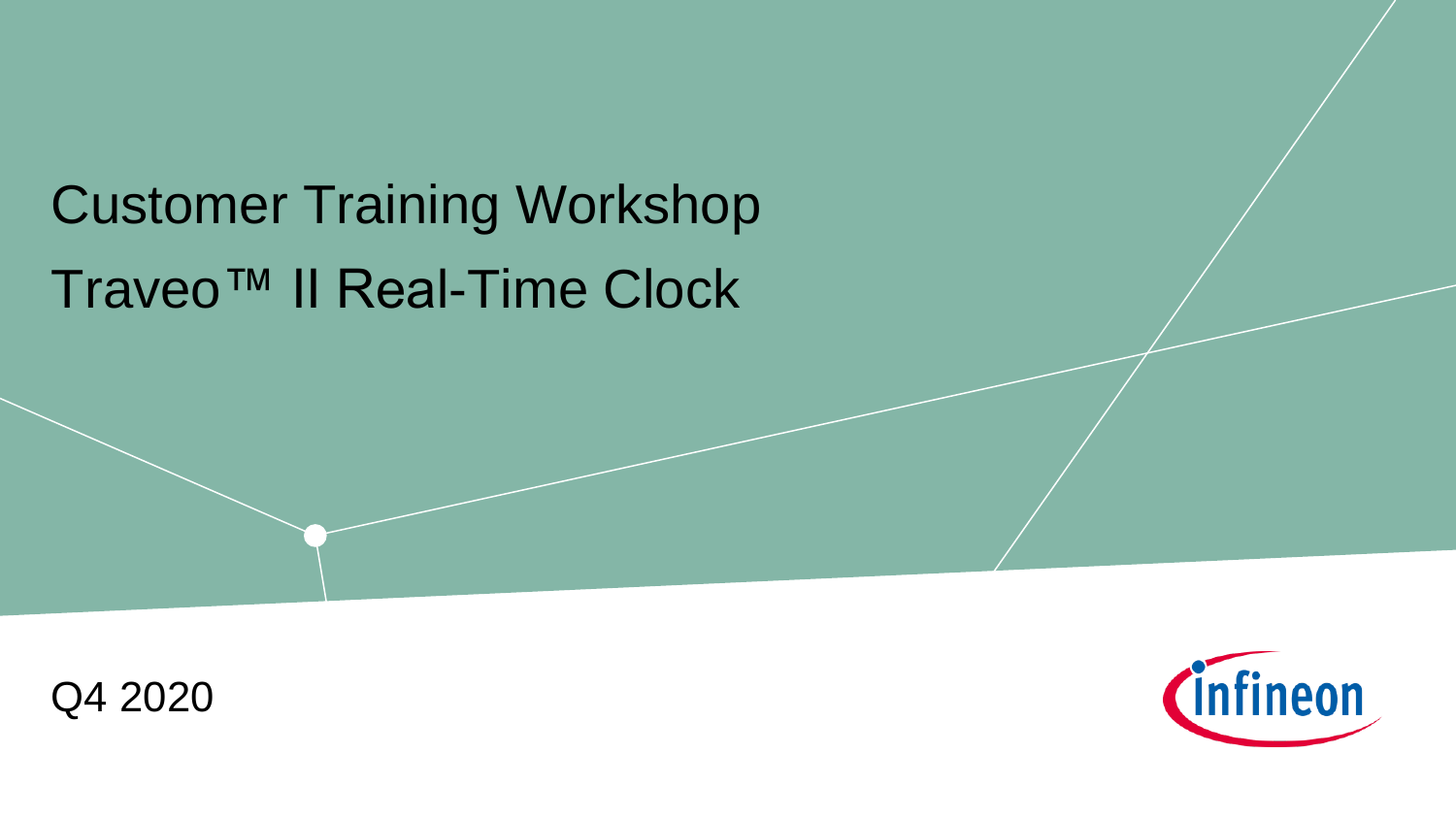

#### Target Products

› Target product list for this training material:

| <b>Family Category</b>                            | <b>Series</b>     | <b>Code Flash Memory Size</b> |
|---------------------------------------------------|-------------------|-------------------------------|
| Traveo™ II Automotive Body Controller Entry       | CYT2B6            | Up to 576 KB                  |
| <b>Traveo II Automotive Body Controller Entry</b> | CYT2B7            | Up to 1088 KB                 |
| <b>Traveo II Automotive Body Controller Entry</b> | CYT2B9            | Up to 2112 KB                 |
| <b>Traveo II Automotive Body Controller Entry</b> | CYT2BL            | Up to 4160 KB                 |
| <b>Traveo II Automotive Body Controller High</b>  | CYT3BB/<br>CYT4BB | Up to 4160 KB                 |
| Traveo II Automotive Body Controller High         | CYT4BF            | Up to 8384 KB                 |
| <b>Traveo II Automotive Cluster</b>               | CYT3DL            | Up to 4160 KB                 |
| <b>Traveo II Automotive Cluster</b>               | CYT4DN            | Up to 6336 KB                 |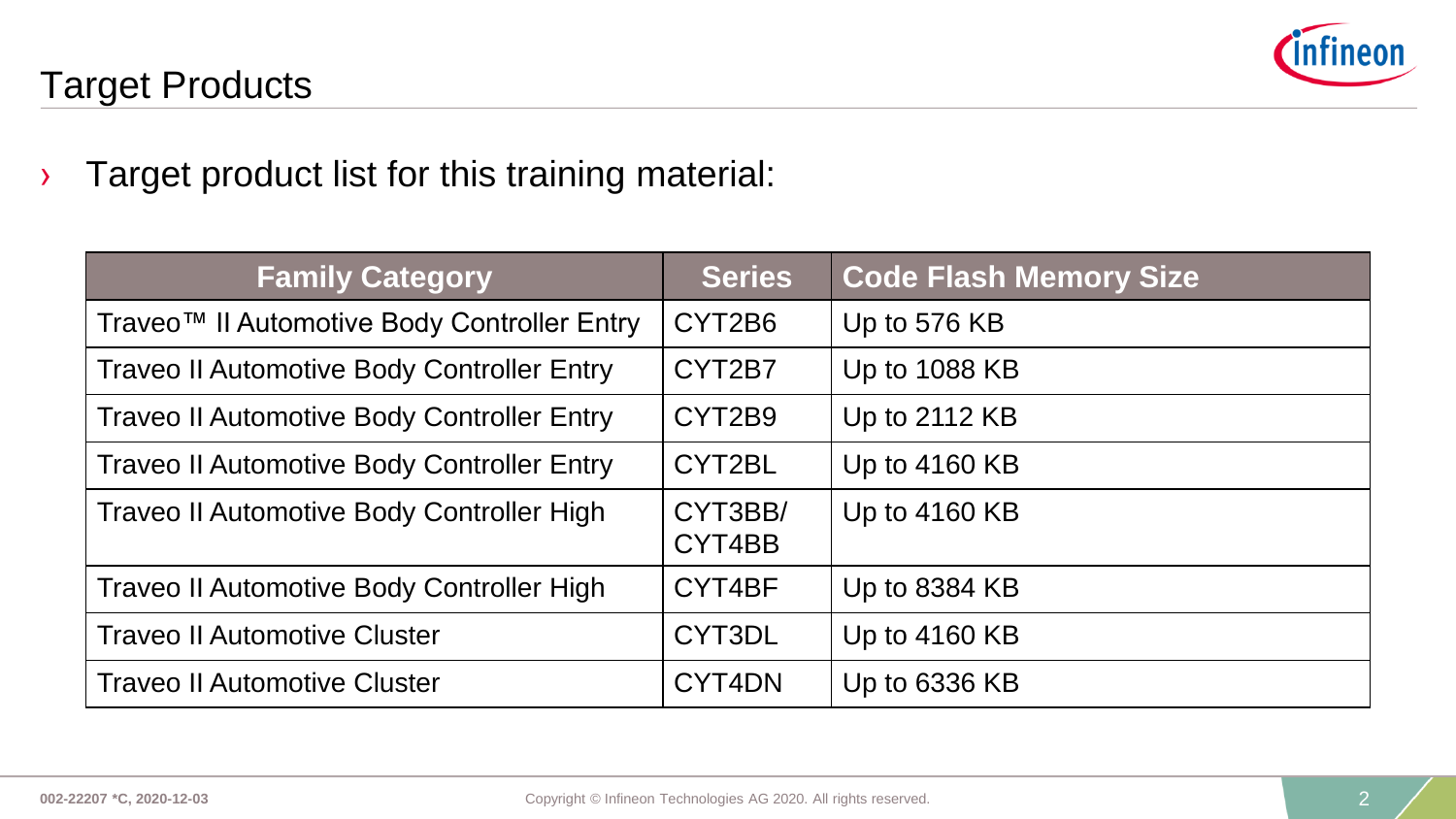

#### Introduction to Traveo II Body Controller Entry

 $\rightarrow$  The real-time clock (RTC) is a part of the System Resources block **Hint Bar**  CPU Subsystem **Review TRM chapter 21 for**  CYT2BL MXS40-HT SWJ/MTB/CTI **additional details** SWJ/ETM/ITM/CTI eCT Flash CRYPTO ASIL-B Arm Cortex SRAM0 SRAM1 M-DMA0 ROM 4 Channel<br>P-DMA1<br>P-DMA0<br>P-DMA0<br>92 Channel<br>92 Channel AES, SHA, CRC, 4160 KB Code-flash + Arm Cortex M4 256 KB 256 KB TRNG, RSA, M0+ 32 KB 128 KB Work-flash 160 MHz ECC 100 MHz 8 KB \$ 8 KB \$ System Resources SRAM Controller SRAM Controller Initiator/MMIO ROM Controller FPU, NVIC, MPU MUL, NVIC, MPU FLASH Controller **Power** イア 了 イト<br>1  $\bigcap$  $\bigcap$ SC SC SC  $\bigcap$ イト ſì  $\text{Tr}$ Sleep Control POR BOD System Interconnect (Multi Layer AHB, IPC, MPU/SMPU) OVD I LVD REF 介 PWRSYS-HT Peripheral Interconnect (MMIO, PPU) LDO PCLIK<br>
PCLIK<br>
PCLIK<br>
PCLIK<br>
PCLIK<br>
PCLIK<br>
PCLIK<br>
PCLIK<br>
PCLIK<br>
PCLIK<br>
PCLIK<br>
PCLIK<br>
PCLIK<br>
PCLIK<br>
PCLIK<br>
PEPIPERELI INFORMED PCLIK<br>
PEPIPERELI INFORMED PCLIK<br>
PEPIPERELI INFORMED PLU<br>
PCLIK<br>
PCLIK<br>
PCLIK<br>
PEPIPERELI INFORM  $\bigcap$ ſÌ ĴÇ **Clock** Clock Control Prog. 2xILO I WDT IMO ECO Analog 83x TCPWM<br>TIMER, CTR, QD, PWM CSV FLL EVTGEN<br>
UP to 148x GPIO\_STD, 4x GPIO\_ENH<br>
UP to 148x GPIO\_STD, 4x GPIO\_ENH<br>
UP to 148x GPIO\_STD, 4x GPIO\_ENH<br>
UP to 148x GPIO\_STD, 4x GPIO\_ENH<br>
UP to 148x GPIO\_STD, 4x GPIO\_ENH SAR 1xPLL EFUGEN<br>
Solonia Canada Can Francisco<br>
CAN-FD Interface<br>
CAN-FD Interface<br>
CAN-FD Interface<br>
CAN-FD Interface<br>
CAN-FD INTERFACE<br>
CAN-FD INTERFACE<br>
CAN-FD INTERFACE<br>
CAN-FD INTERFACE<br>
CAN-FD INTERFACE<br>
CAN-FD INTERFACE<br>
CAN-SCORET THE SPEED I/O Matrix, Smart I/O, Boundary Scan Traje Speed I/O Matrix, Smart I/O, Boundary Scan Traje Scan Traje Scan Traje Speed I/O Matrix, Smart I/O, Boundary Scan Traje Scan Traje Scan Traje Scan Traje Scan Traj LINOART ADC **Reset** (12-bit) Reset Control XRES **Test**  $\vert x3 \vert$ TestMode Entry Digital DFT Analog DFT SARMUX  $WCO$   $\qquad$   $\qquad$   $\qquad$   $\qquad$   $\qquad$   $\qquad$   $\qquad$   $\qquad$   $\qquad$   $\qquad$   $\qquad$   $\qquad$   $\qquad$   $\qquad$   $\qquad$   $\qquad$   $\qquad$   $\qquad$   $\qquad$   $\qquad$   $\qquad$   $\qquad$   $\qquad$   $\qquad$   $\qquad$   $\qquad$   $\qquad$   $\qquad$   $\qquad$   $\qquad$   $\qquad$   $\qquad$   $\qquad$   $\qquad$   $\qquad$   $\qquad$  **RTC Power Modes** Active/Sleep LowePowerActive/Sleep DeepSleep I/O Subsystem Hibernate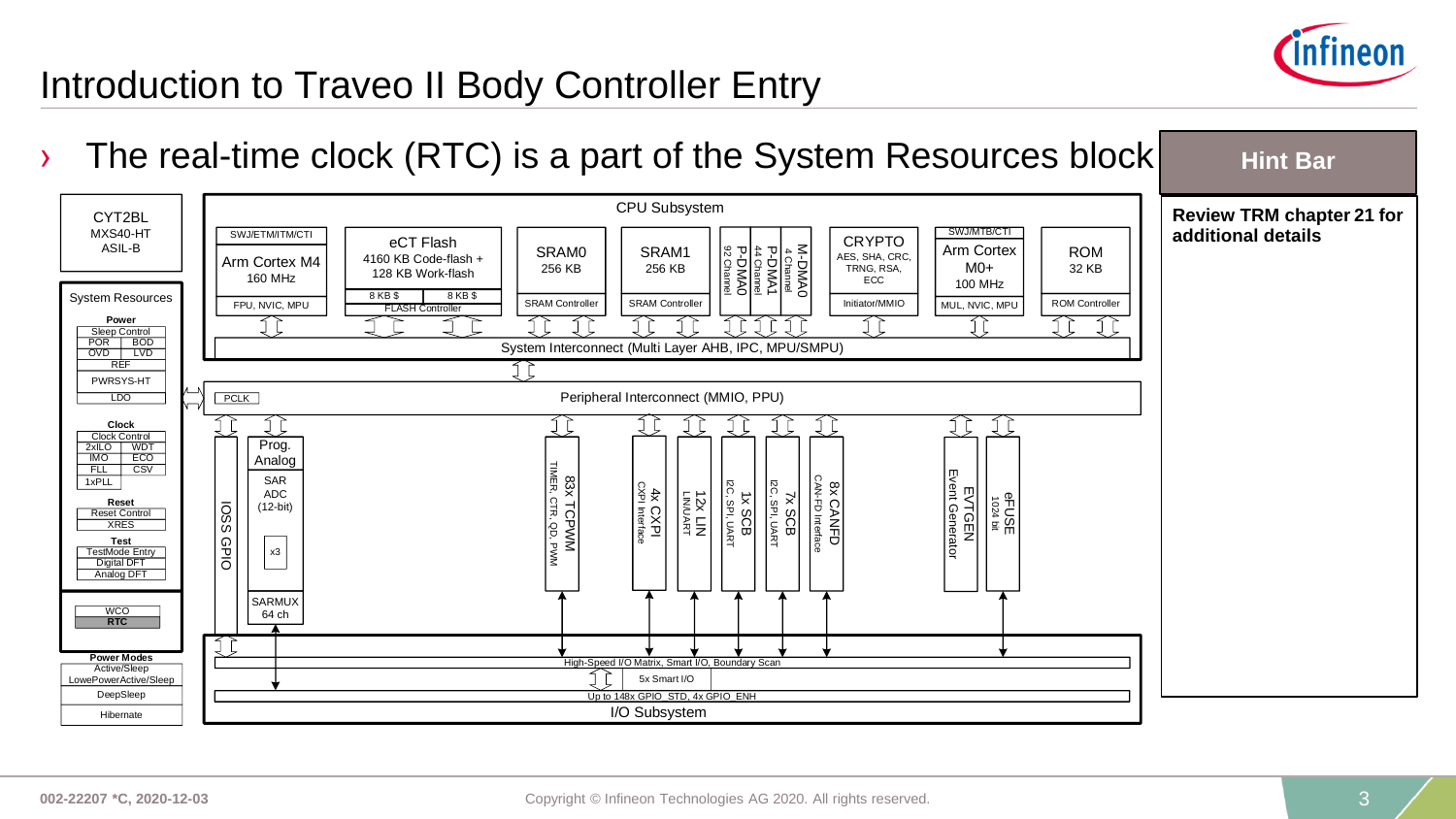

**Hint Bar** 

#### Introduction to Traveo II Body Controller High

 $\rightarrow$  The real-time clock (RTC) is a part of the System Resources block

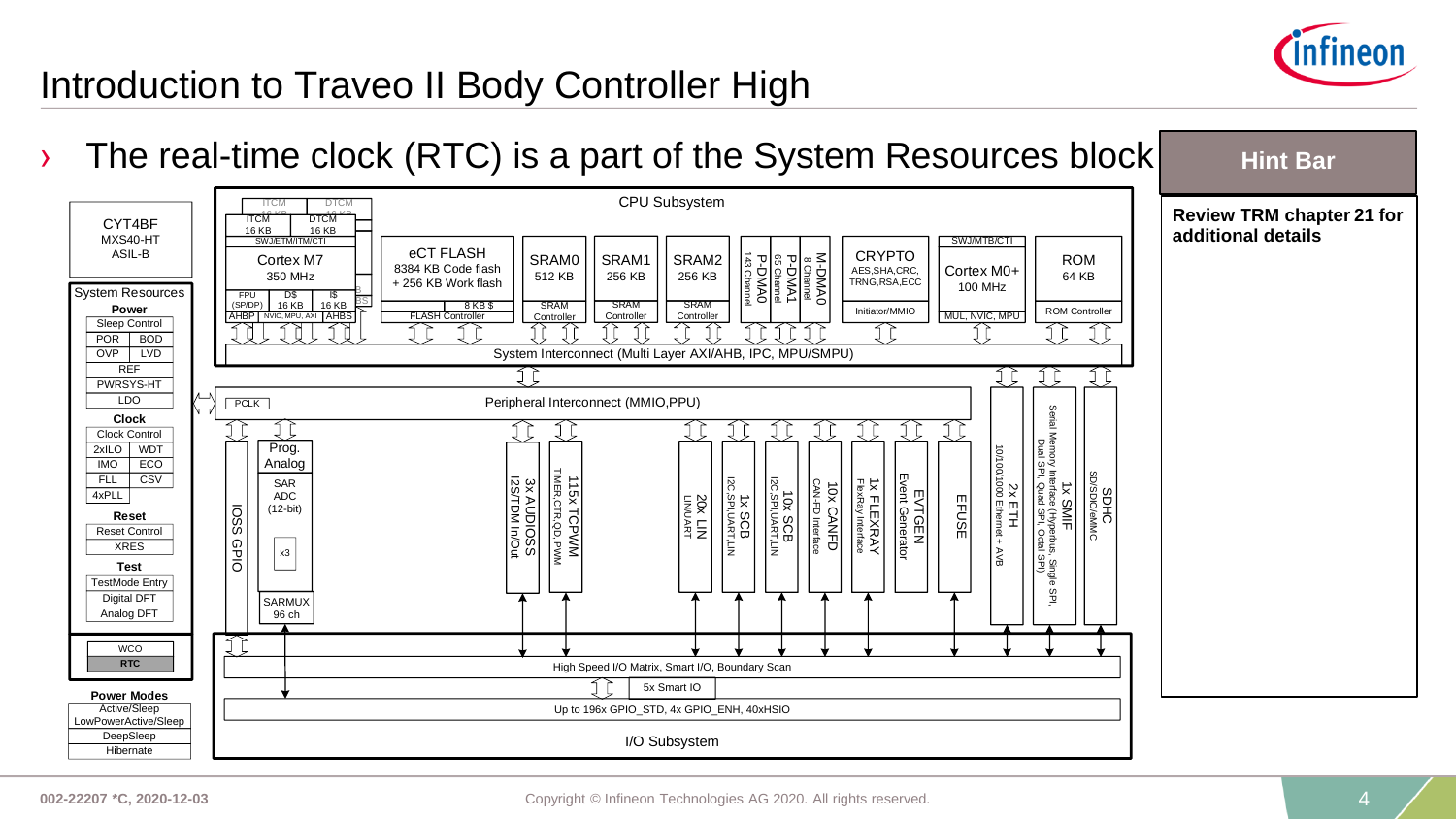

#### Introduction to Traveo II Cluster

 $\rightarrow$  The real-time clock (RTC) is a part of the System Resources block **Hint Bar Review TRM chapter 21 for**  CPU Subsystem ITCM DTCM GFX Subsystem **additional details** ITCM <sup>KB</sup> DTCM <sup>KB</sup> CYT4DN 64 KB  $64$  KB MXS40-HT SWJ/MTB/CTI SWJ/ETM/ITM/CTI ASIL-B eCT FLASH  $VRAM \n 4096 KB \n 1.304 VRAM \n 1.504 VRAM \n 1.504 VRAM \n 1.504 VRM \n 1.504 VRM \n 1.504 VRM \n 1.504 VRM \n 1.504 VRM \n 1.504 VRM \n 1.504 VRM \n 1.504 VRM \n 1.504 VRM \n 1.504 VRM \n 1.504 VRM \n 1.504 VRM \n 1.504 VRM \n 1.504 VRM \n 1.504 VRM \n 1.504 VRM$ M-DMAO<br>8 Channel CRYPTO SRAM0 SRAM1 SRAM2 ROM VRAM Cortex M7 8 Channel<br>P-DMA1<br>P-DMA0<br>PChannel<br>76 Channel 6336 KB Code-flash AES,SHA,CRC, Cortex M0+ 256 KB 128 KB 256 KB 64 KB 4096 KB 320 MHz I\$ + 128 KB Work-flash TRNG,RSA,ECC 100 MHz FPU I  $\overline{\phantom{0}}$  $\rightarrow$  $DS$ I\$ (SP/DP)  $\frac{18}{16}$  MB  $\frac{18}{16}$  KB  $\frac{185}{16}$ 16 KB System Resources SRAM SRAM 8 KB \$ SRAM Initiator/MMIO ROM Controller FLASH Controller Controller **Controller Controller** MUL, NVIC, MPU AHBP NVIC, MPU, AXI AHBS **Power** n 介 介 - TT T) 11 JÙl íì. ír ír í 1ì ĵÇ ſÌ íÈ Sleep Control POR BOD System Interconnect (Multi Layer AXI/AHB, IPC, MPU/SMPU) GFX Interconnect (AXI) OVP I LVD REF ŢŢ íì ίļ PWRSYS-HT  $PCLK$ Peripheral Interconnect (MMIO,PPU) LDO  $\frac{1}{\sqrt{1}}$ 2.5D Engine<br>2x RGB/LVDS Output<br>2x RGB/MIPI Input ĴÌ mmm ſÌ ſſ ſì 2X SMIF<br>
Dual SPI, Quad SPI, Octal SPI)<br>
1x ETH<br>
1x Cuad SPI, Octal SPI<br>
1x ETUSE<br>
1x PIN<br>
EFUSE<br>
EVTGEN<br>
EVENTGEN<br>
EVENT GENER<br>
EVENT EVENT GENER<br>
EVENT GENER **Clock** ĴС 1 ř ſÙ **Clock Control** Prog. 2xILO I WDT IMO ECO Analog FLL C<sub>SV</sub> SAR X 1 X SCB I<br>  $\frac{1}{2}$  X SCB II LINUART LINE REGISTRO PWN<br>
2x TCPWN<br>
2x TCPWN 12X DM<br>
2x TCPWN 5x SC<br>
2x PCM-PWM 5x SC<br>
2x Nixer<br>
2x PCM-PWN 5x SC<br>
2x Nixer Audio DAC<br>
2x Nixer Audio DAC<br>
2x Nixer Audio DAC<br>
2x Nixer Audi 8xPLL LPECO EFUGE N<br>
This Speed I/O Matrix, Smart I/O, Boundary Scan<br>
N This Speed I/O Matrix, Smart I/O, Boundary Scan<br>
N This Speed I/O Matrix, Smart I/O, Boundary Scan<br>
This Speed I/O Matrix, Smart I/O, Boundary Scan<br>
This Speed I/ **S2x TCPWM**<br>CTR,QD, PWM, ADC **Reset** SSOI (12-bit) Reset Control XRES CPIO **Test** TestMode Entry Digital DFT Analog DFT SARMU<sub>2</sub> WCO 48 ch **RTC** IJ

**DeepSleep Hibernate** 

Active/Sleep LowePowerActive/Sleep **Power Modes**

IO Subsystem

52x GPIO\_STD, 8x GPIO\_ENH, 26x GPIO\_SMC, 70x HSIO\_STD, 22x HSIO\_ENH, 4x HSIO\_ENG\_DIFF

High Speed I/O Matrix, Smart I/O, Boundary Scan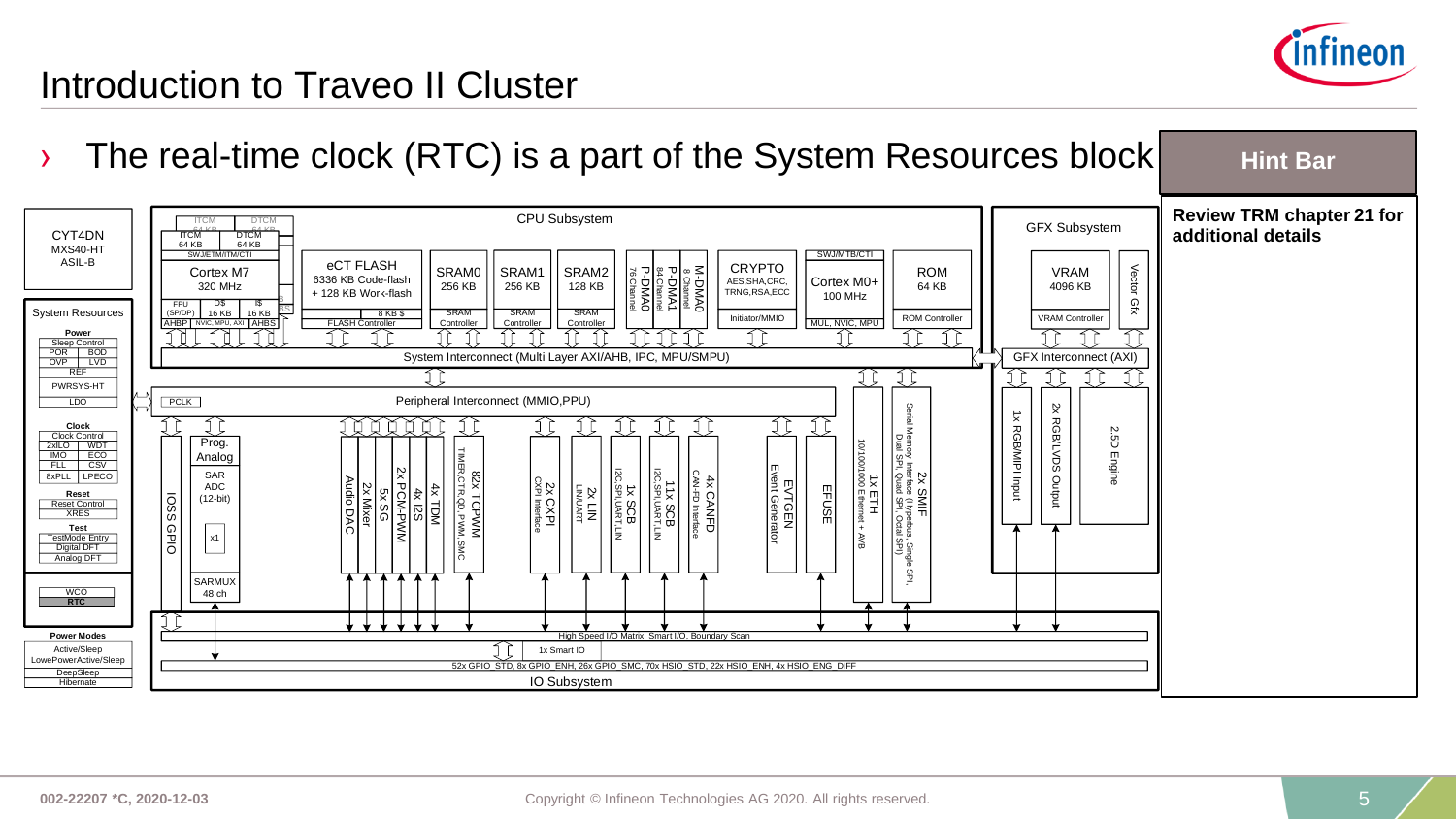#### Real-Time Clock Overview

- The Real-Time Clock system is an "always-on" function
- **Features** 
	- Fully-featured RTC
	- Year, month, date, day-of-week, hour, minute, second fields (all fields integer)
	- Supports both 12-hour and 24-hour formats
	- Automatic leap-year correction
	- Configurable alarm function
	- Alarm on month, date, day-of-week, hour, minute, second fields
	- Two independent alarms
	- Calibration for 32768-Hz WCO and 4 MHz to 8 MHz LPECO
	- Calibration waveform output
	- Supports 512 Hz, 1 Hz, and 2 Hz
	- Backup registers<sup>1</sup>

**Hint Bar** 

**Review TRM chapter 21 for additional details.**

**Review TRM chapter 18 for calibration details**

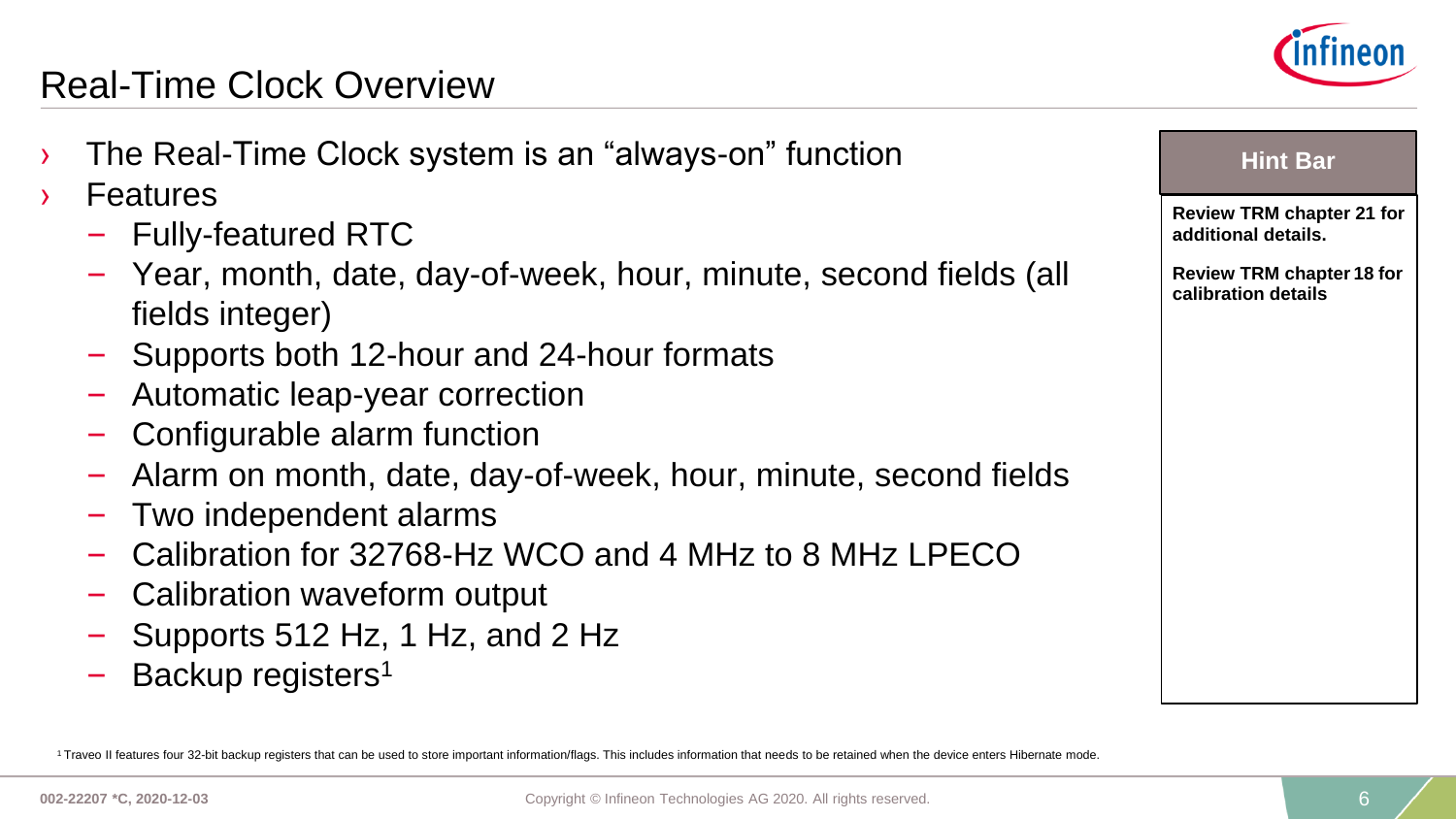

#### Real-time Clock Block Diagram

- › The RTC block consists of:
	- Input clock
	- Count field
	- Alarm (Interrupt)
	- Output (Calibration)
	- Registers (Read/Write)



**Review TRM chapter 21 for additional details.**

**Hint Bar**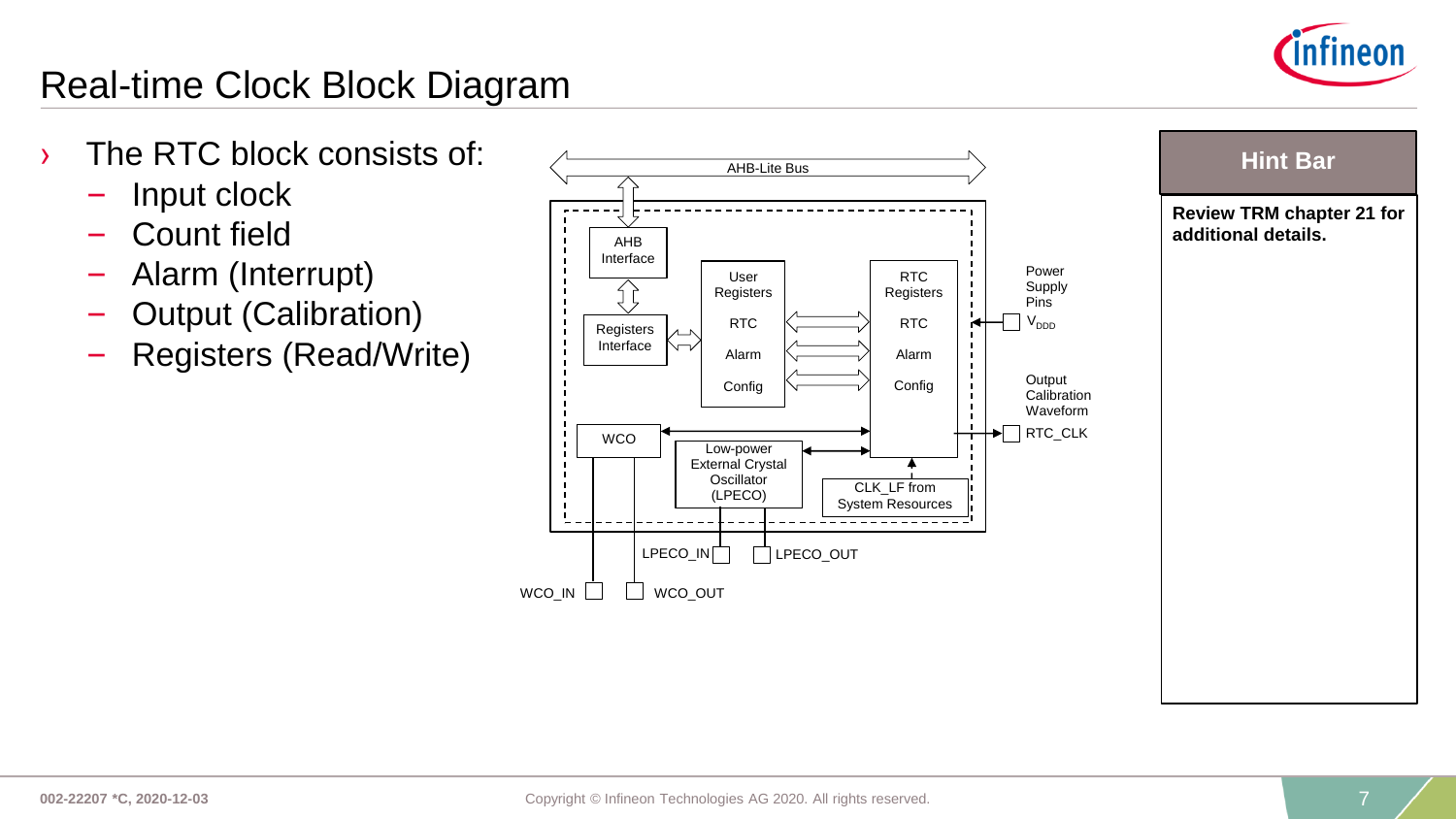

### RTC Input Clock Sources

- › Watch-crystal oscillator (WCO)
	- 32.768-kHz external crystal oscillator (default)
	- Using external clock (32.768-kHz)
- › Low-power External Crystal Oscillator (LPECO)
	- 4-8 MHz crystal oscillator that can be fractionally divided to 32.768 kHz
- › Low-frequency clock (CLK\_LF)
	- Can select ILO0 or ILO1<sup>1</sup>





<sup>1</sup>Refer to the datasheet for ILO0 and ILO1 accuracy details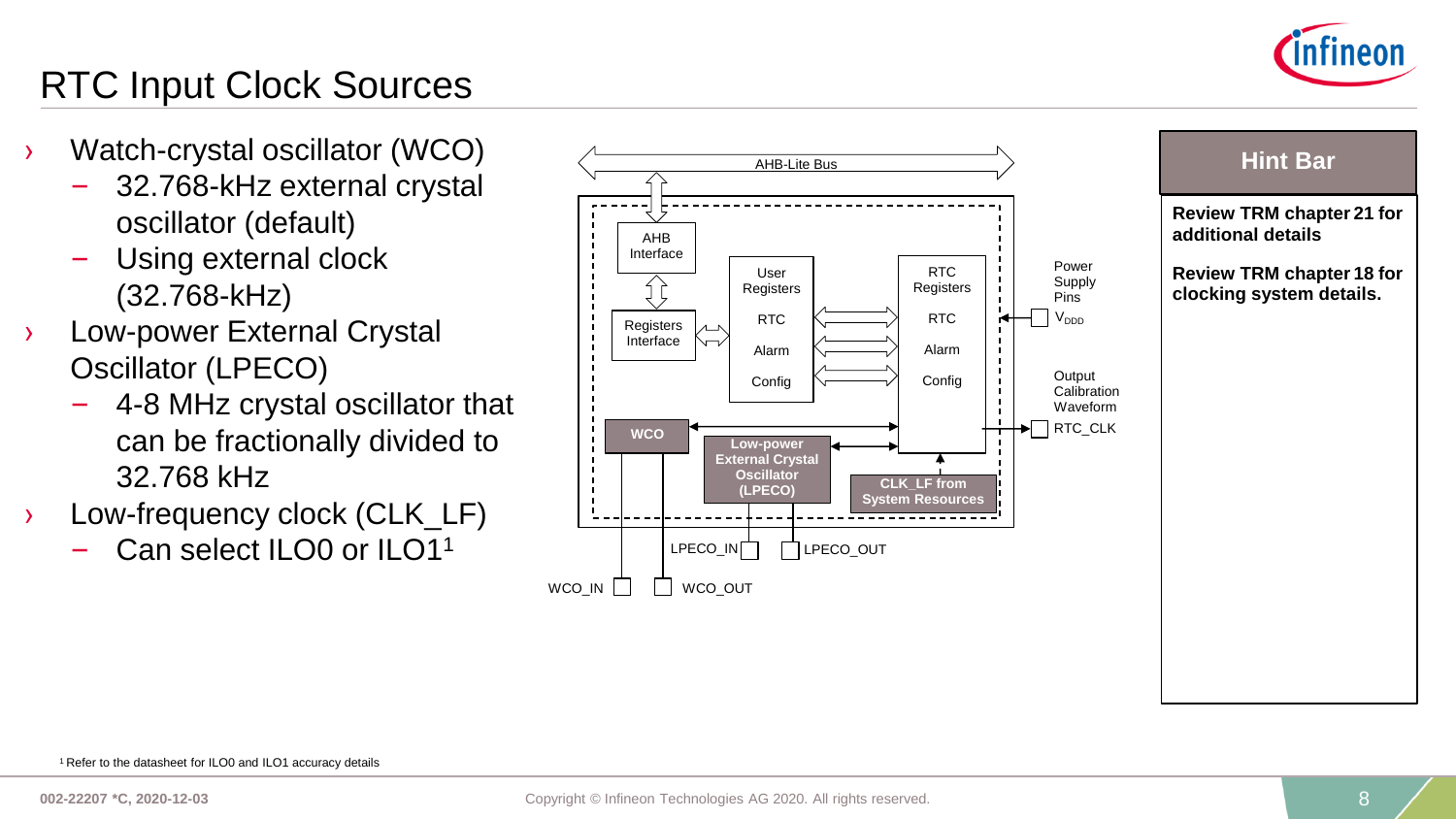

#### Count Field

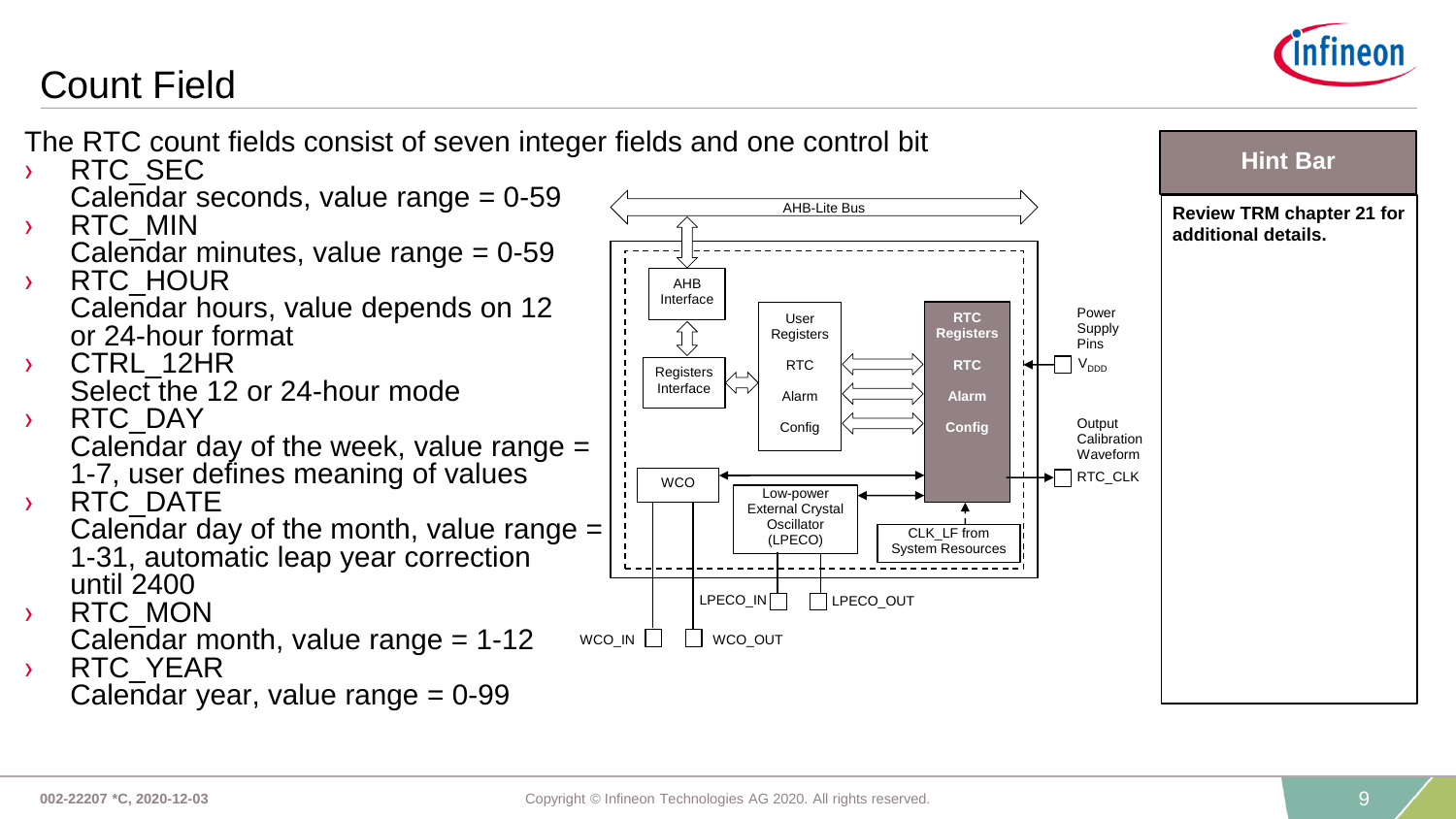

#### Alarm (Interrupt)



<sup>&</sup>lt;sup>1</sup> This alarm can be used as a wakeup source from Hibernate mode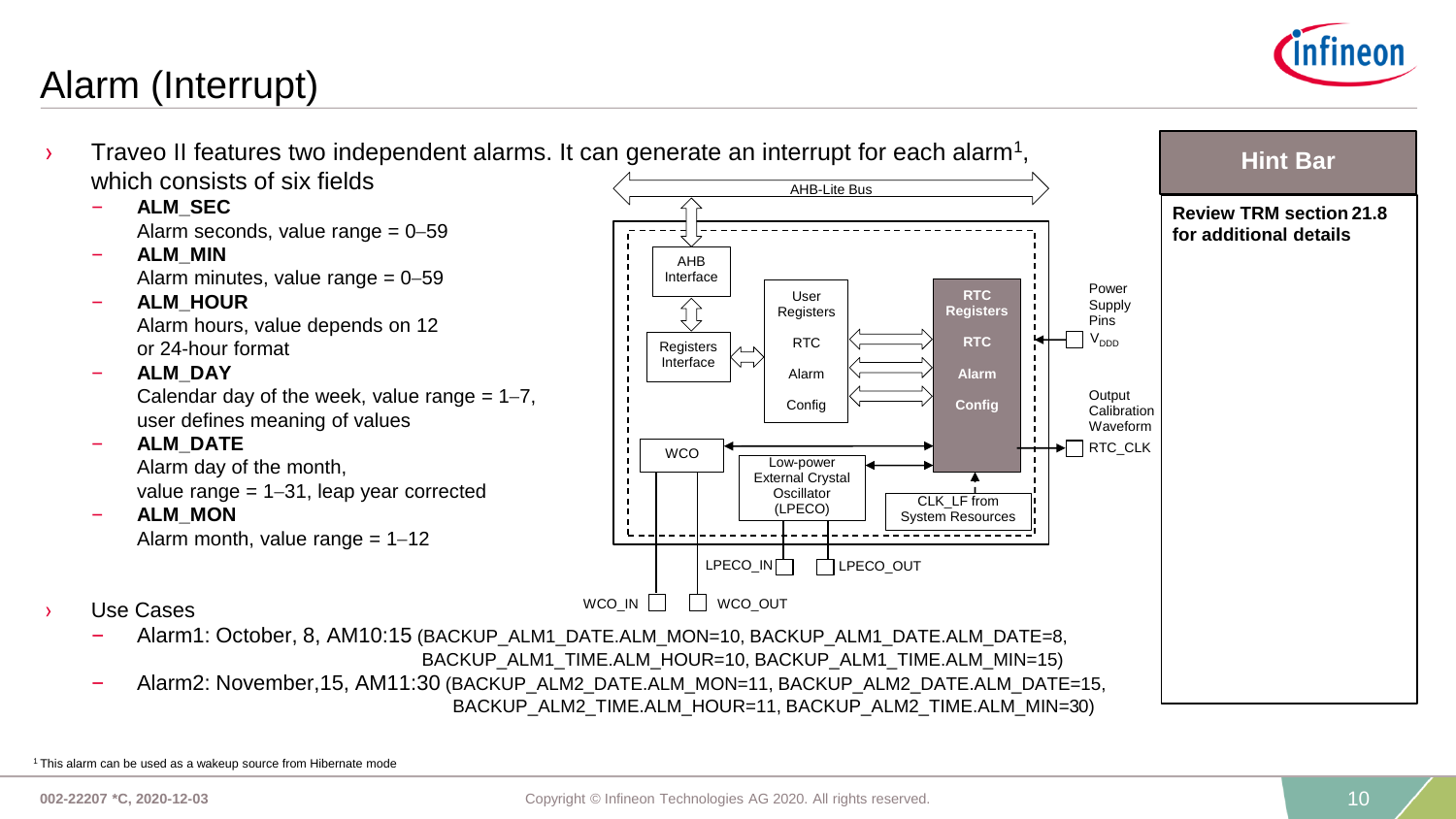

### Output (Calibration)

- › RTC has a calibration waveform output that supports 512 Hz, 1 Hz, and 2 Hz
- › Calibration procedure
	- $\odot$  Measure the frequency of the RTC\_CLK pin output
	- $-$  2 Calculate the gap between  $\mathbf{\hat{1}}$  and the expected value
	- $-$  3 Feedback 2 to register<sup>1</sup>



<sup>1</sup> The Register TRM will give you additional details on BACKUP\_CAL\_CTL.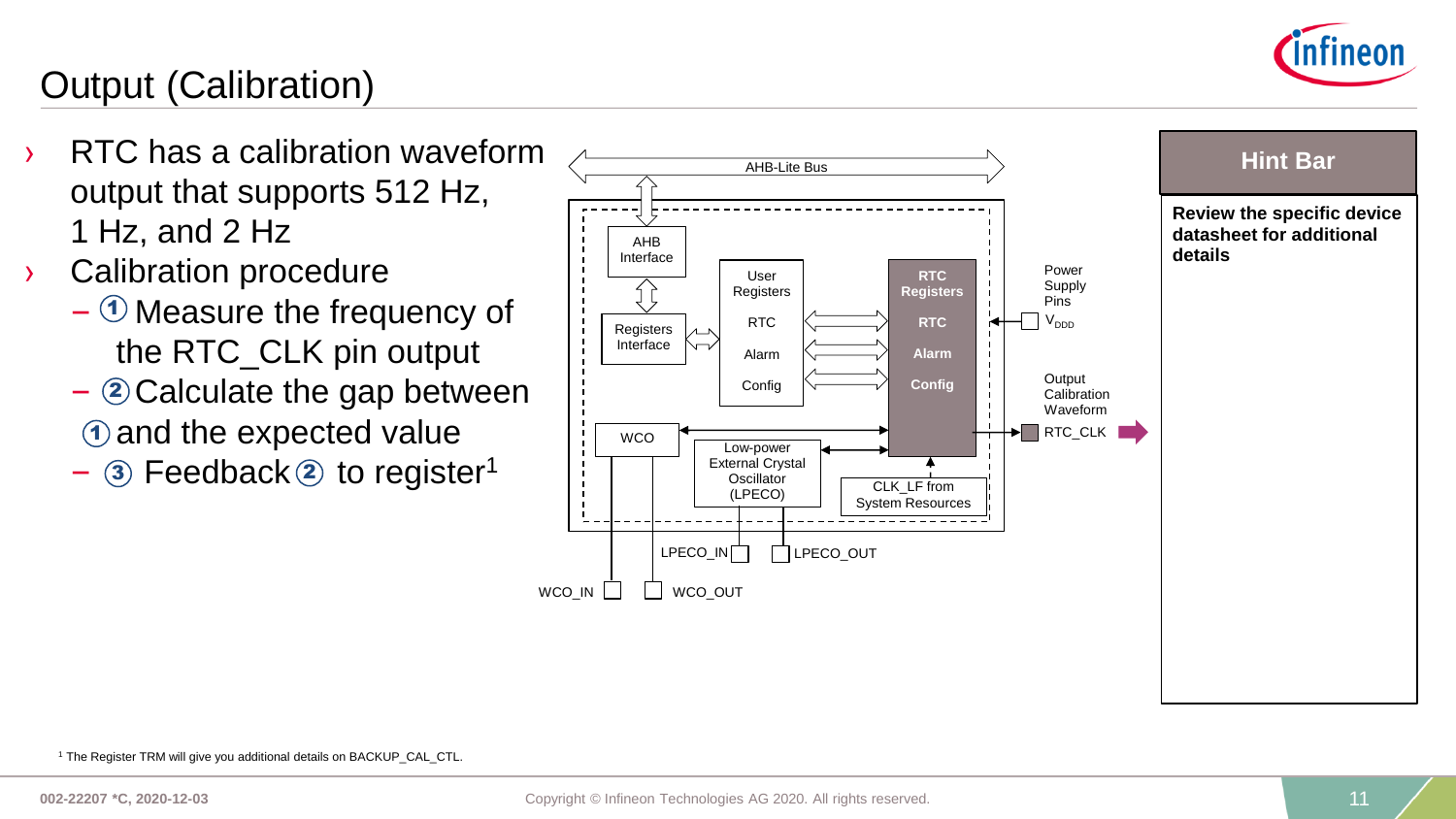

#### Register (Read Access)

- › Software sets the BACKUP\_RTC\_RW.READ bit<sup>1</sup>
- › When this bit is set, the RTC registers will be copied to the user registers and frozen
- › The software can safely read the RTC value
- $\rightarrow$  The read transaction is completed by clearing the BACKUP\_RTC\_RW.READ bit



#### **Review TRM section 21.6.1 and the Register TRM for additional details Hint Bar**

<sup>1</sup> The READ bit is described in the Register TRM (BACKUP\_RTC\_RW). It cannot be set in the following cases:

**•** The RTC is still busy with a previous operation.

**·** The BACKUP\_RTC\_RW.WRITE bit is set.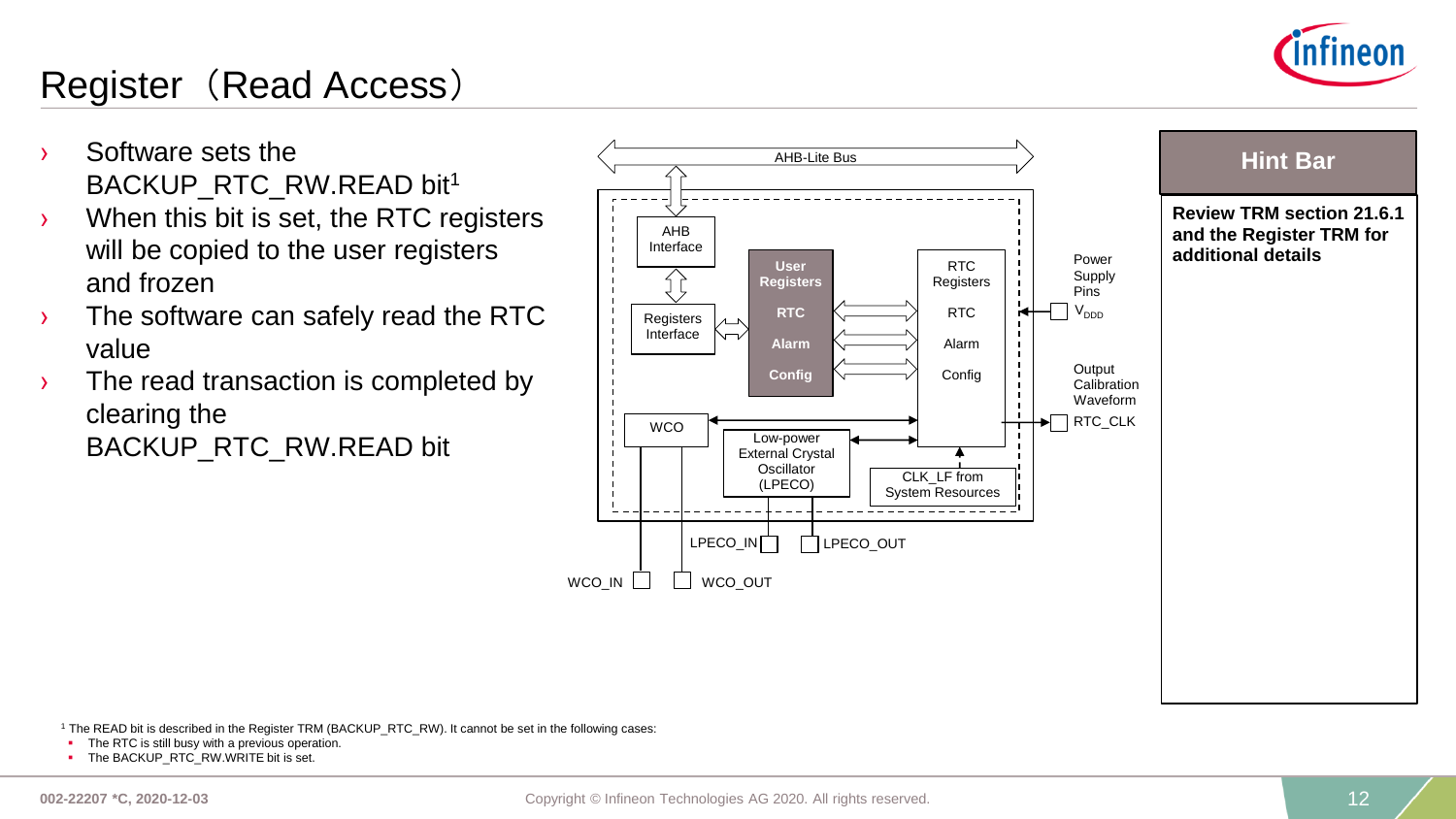

#### Register (Write Access)

- BACKUP\_RTC\_RW.WRITE bit<sup>1</sup>
- › When the BACKUP\_RTC\_RW.WRITE bit is set, data can be written into the RTC user registers
- › After the

BACKUP\_RTC\_RW.WRITE bit is cleared, the hardware will copy all the new data to the RTC registers



**Review TRM section 21.6.2 and the Register TRM for additional details**

<sup>1</sup> The WRITE bit is described in the Register TRM (BACKUP\_RTC\_RW). It cannot be set in the following cases:

The RTC is still busy with a previous operation.

**·** The BACKUP\_RTC\_RW.READ bit is set.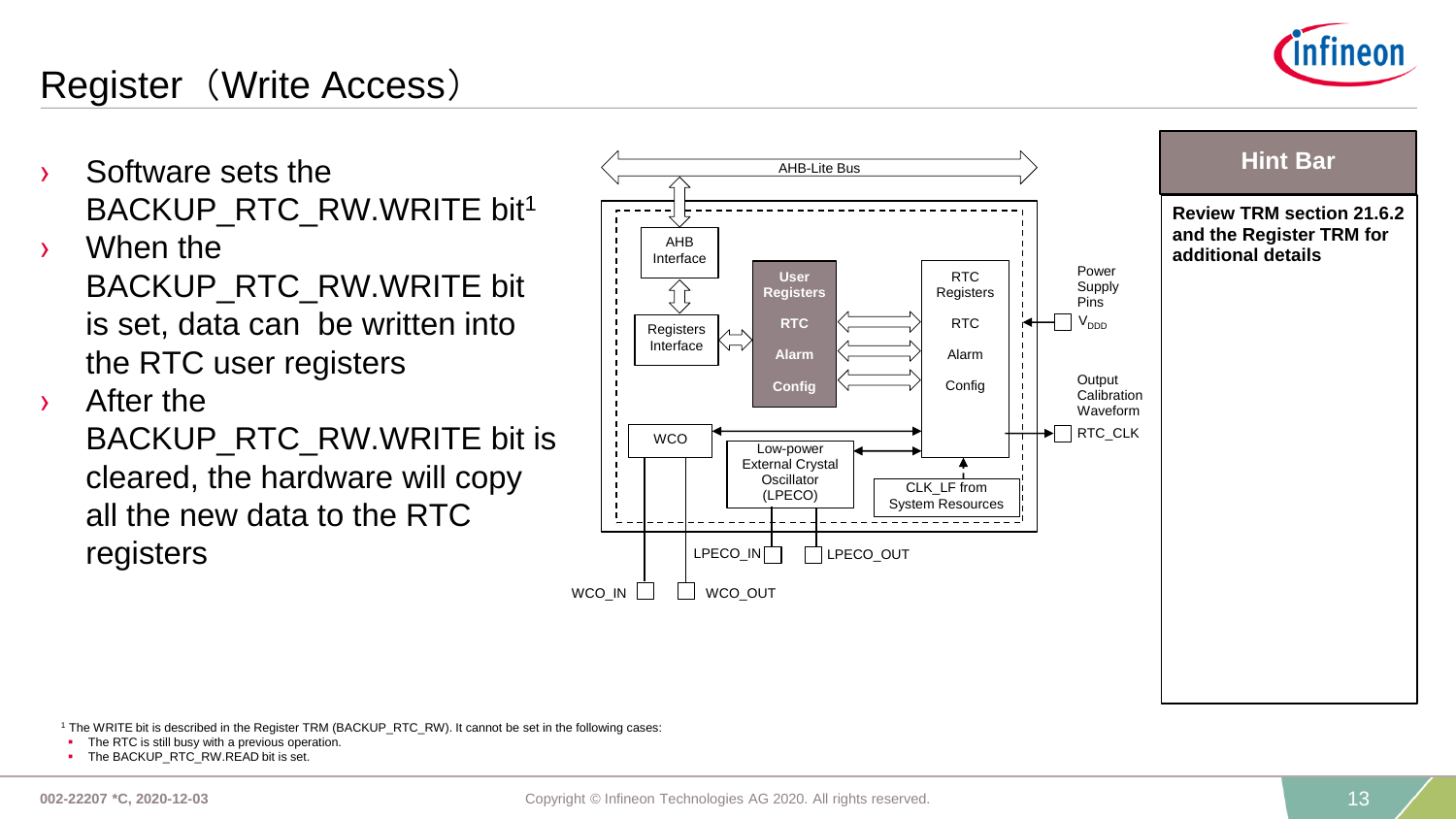

# Part of your life. Part of tomorrow.

002-22207 \*C, 2020-12-03 Copyright © Infineon Technologies AG 2020. All rights reserved.